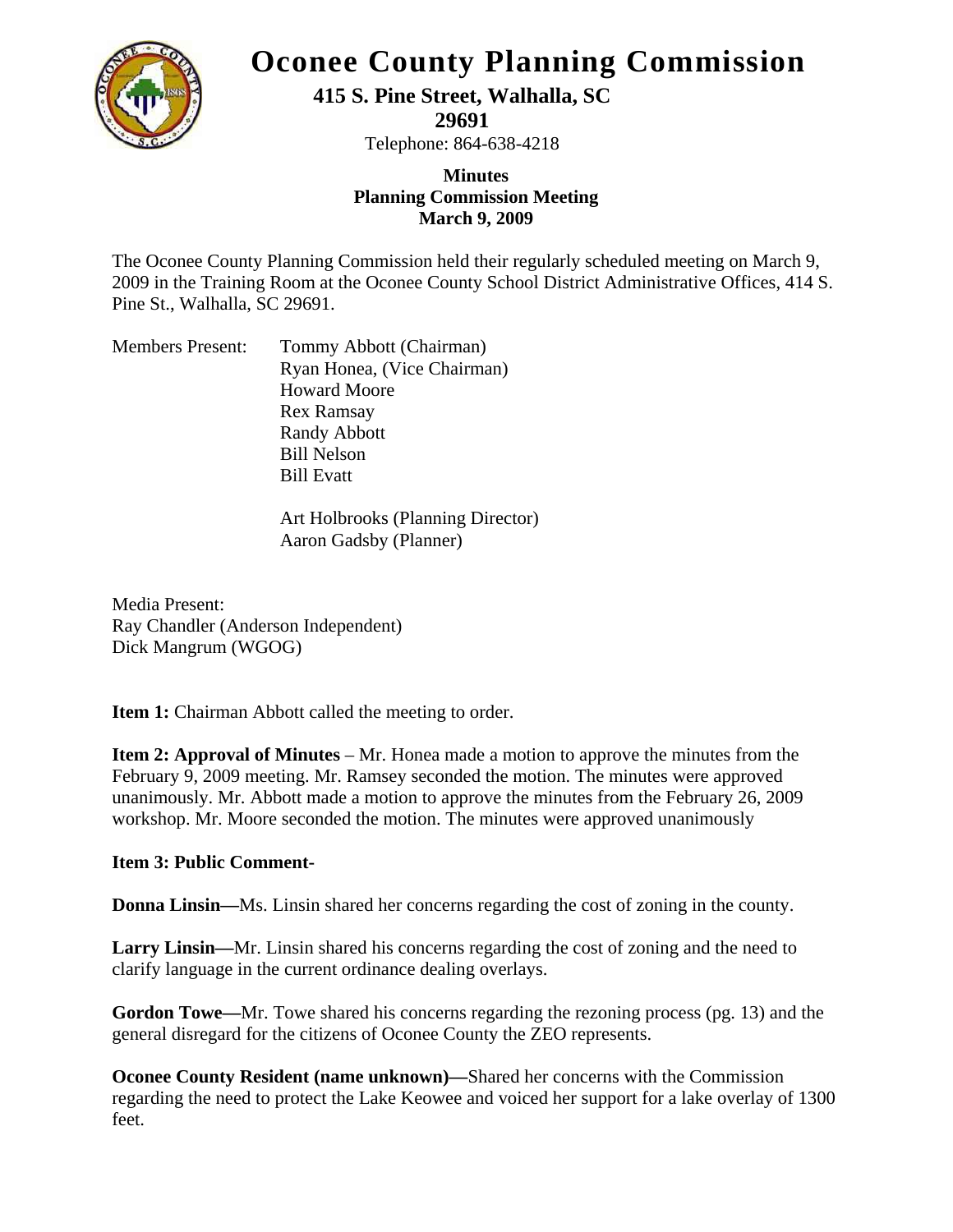**Ann Chigern—**Ms. Chigern stated that she was a resident of Oconee County and has served on several commission and boards in various areas. While serving she has learned good governance is people working together and listening to others. Ask the Commission to listen to the people and forward the ZEO to County Council with the 1300 foot Lake Keowee Overlay.

**Tim Mays—**Mr. Mays spoke as a representative for the Fair Play Community Association and thanked Mr. Honea for the time he has taken to work on the I-85 overlay district and the ZEO. Mr. Mays asked the Commission to consider and I-85 overlay, Fair Play overlay, and to consider a Lake Hartwell overlay. Mr. Mays called for growth by choice not by chance. Mr. Mays stated that Fair Play needed protection, asking the Commission to make practical changes to the ZEO.

**Steve MacLeod—**Mr. MacLeod thanked the Commission and asked that the ZEO be forwarded to County Council as it is currently written with the 1300 foot lake overlay.

**Gary Owens—**Mr. Owens asked the Commission to help protect Oconee's natural resources and forward the ZEO to County Council as it is currently written with the 1300 foot lake overlay.

**Jim Codner**—Mr. Codner spoke on behalf of residents of South Oak Pointe and various other subdivisions in the area. Mr. Codner asked the Commission to send the ZEO back to County Council as it is currently written with the 1300 foot lake overlay.

**Chuck Kormelink—**Mr. Kormelink stated his support for zoning as a means of creating better development. Mr. Kormelink stated that the property owner of a parcel should be the one who determines the highest and best use of any particular parcel.

**Jerry Barnett—**Mr. Barnett stated his opposition to zoning and asked the Commission to stop the zoning scam.

**John Little—**Mr. Little asked the Commission to put more time into the Zoning Ordinance and stated that the real problem on Lake Keowee is there is too many people.

**Angela Viney—**Ms. Viney spoke on behalf of Upstate Forever and asked the Commission to forward the ZEO back to County Council with the 1300 foot overlay as written.

**Tom Markovich—**Mr. Markovich stated that the Home Builders Association is in favor of zoning as long as zoning is done correctly and asked the Commission to hold the ZEO until the legal problems can be worked out. This will create a better zoning document that works for all citizens.

**Paul Reckert—**Mr. Reckert stated that he was personally opposed to any overlay in the ZEO but that if the Commission felt they were needed he would support them but asked that the Commission remove any overlay on Scenic Route 11 and Exit 1 on I-85.

**Ben Turetzky—**Mr. Turetzky spoke on behalf on FOLKS and asked that the Commission forward the ZEO back to County Council with the 1300 foot overlay as currently written.

**Item 4: Discussion of Comprehensive Plan Update-** Mr. Holbrooks presented the Planning Commission a draft of the Population Element and asked that they review it and get any comments back to the staff. Mr. Holbrooks also gave the Commission a summary of the public comments regarding the Natural Resource Element. Mr. Holbrooks also asked the Commission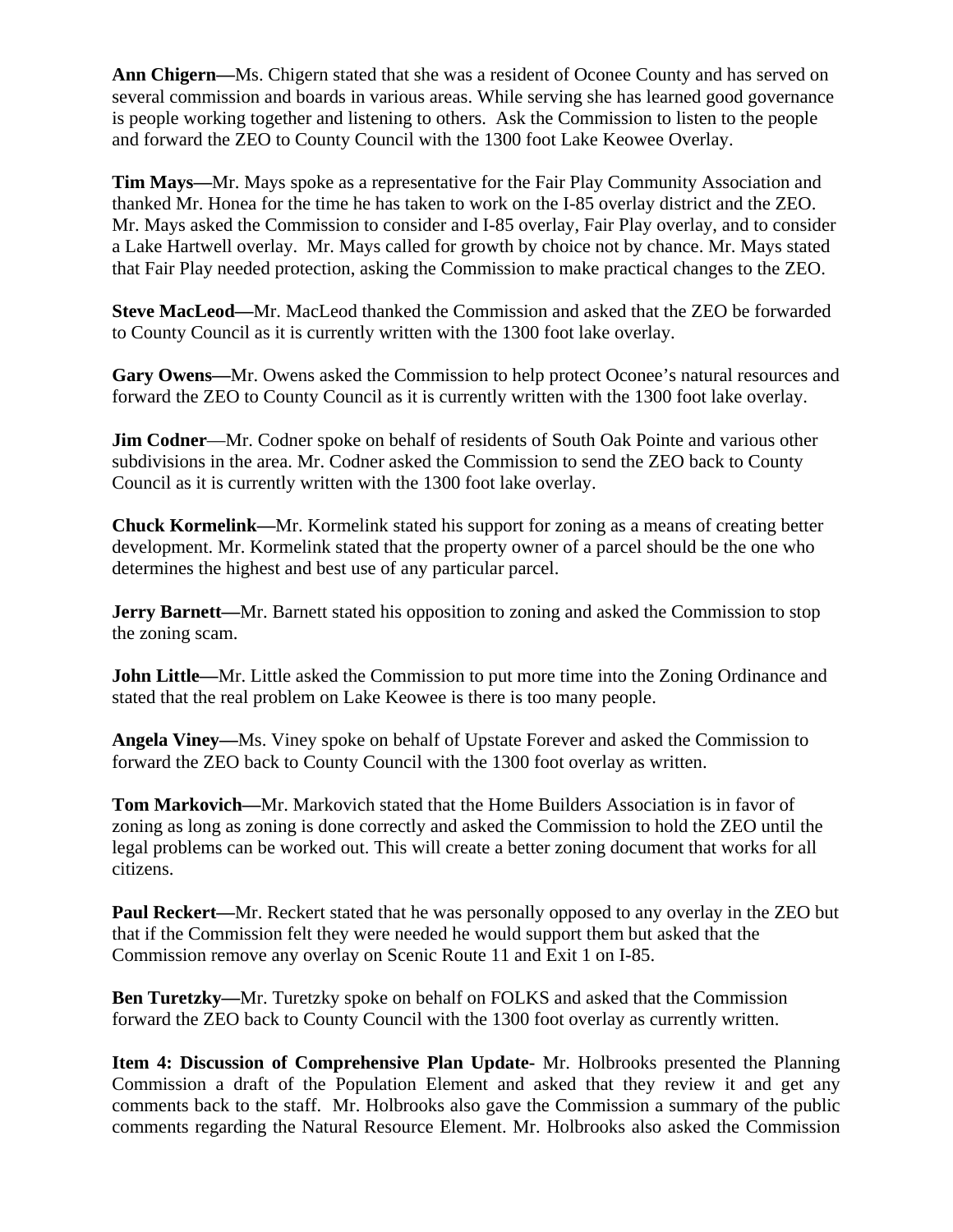for their blessing on having another stakeholders meeting covering the Cultural Resources and Housing Elements of the Comprehensive Plan on April 9, 2009 at 6:00 P.M. The Commission concurred.

**Item 5: Consideration of Proposed Amendments to the Zoning Enabling Ordinance –** Mr. Holbrooks reread the instructions from County Council as to the scope of the Planning Commissions review of the ordinance.

- Clarification of Rezoning Methods 2 and 3 Mr. Moore made a motion to add the following statement to rezoning methods two and three: "Proposed changes to any part of these regulations shall be subject to review by the Planning Commission, as set forth in Section 8.1 (above), and public notice requirements contained in Section 8.2 (above), as well as other applicable standards established by the South Carolina Code of Laws." Mr. Honea seconded the motion. The motion passed unanimously.
- Consideration of ways to pay for zoning.

Mr. Holbrooks stated that the typical way to pay for zoning is though the general fund with an application fee for rezoning and variance hearings. Mr. Holbrooks also stated that some jurisdictions have the applicant pay for all associated advertising cost. Mr. Honea stated that he had a problem paying for zoning with a user fee. Mr. Moore raised concerns about the cost associated with posting property; specifically does each property have to be posted in the overlay? Mr. Nelson make a motion to recommend to County Council that they pay for zoning out of the general fund and charge an application fee for rezoning and variance hearings. Mr. Honea seconded the motion. The motion passed unanimously.

• Consideration of modifications to chapter 11 of ZEO, specifically the I-85 overlay.

Mr. Holbrooks presented changes to the I-85 overlay (see attached sheet). Mr. Honea stated that the proposed changes reflect the views of the people he has been talking to in the Fair Play area. Mr. Honea made a motion to recommend to County Council that the changes presented by Mr. Holbrooks and the I-85 overlay boundary be changed to end at the bridge before exit 1 on I-85, Remove the Tugaloo Heights Sub-district, confine the Industrial subdistrict to the Industrial Park, and keep the Fair Play sub-district as it was shown. (see attached map for recommended boundaries). Mr. Ramsay seconded the motion. The motion passed unanimously.

• Consideration of modifications to chapter 11 of ZEO, specifically the Keowee/ Jocassee Overlay.

The Commission discussed various opinions regarding the Lake Keowee/ Jocassee. Mr. Nelson made a motion to forward the Lake Keowee / Jocassee Overlay to County Council as it was written in the current ordinance. Mr. Honea seconded the motion. The motion passed unanimously.

# **Item 6: Old Business** – There was no old business

**Item 7: New Business—Chairman Abbott asked the Commission what they felt about changing** the regular meeting time of the Commission to 6:00 pm. Mr. Moore stated that he may have trouble getting here at 6:00 p.m. Mr. Honea made a motion to change the regular meeting time to 6:30 p.m. Mr. Ramsay seconded the motion. The motion passed unanimously.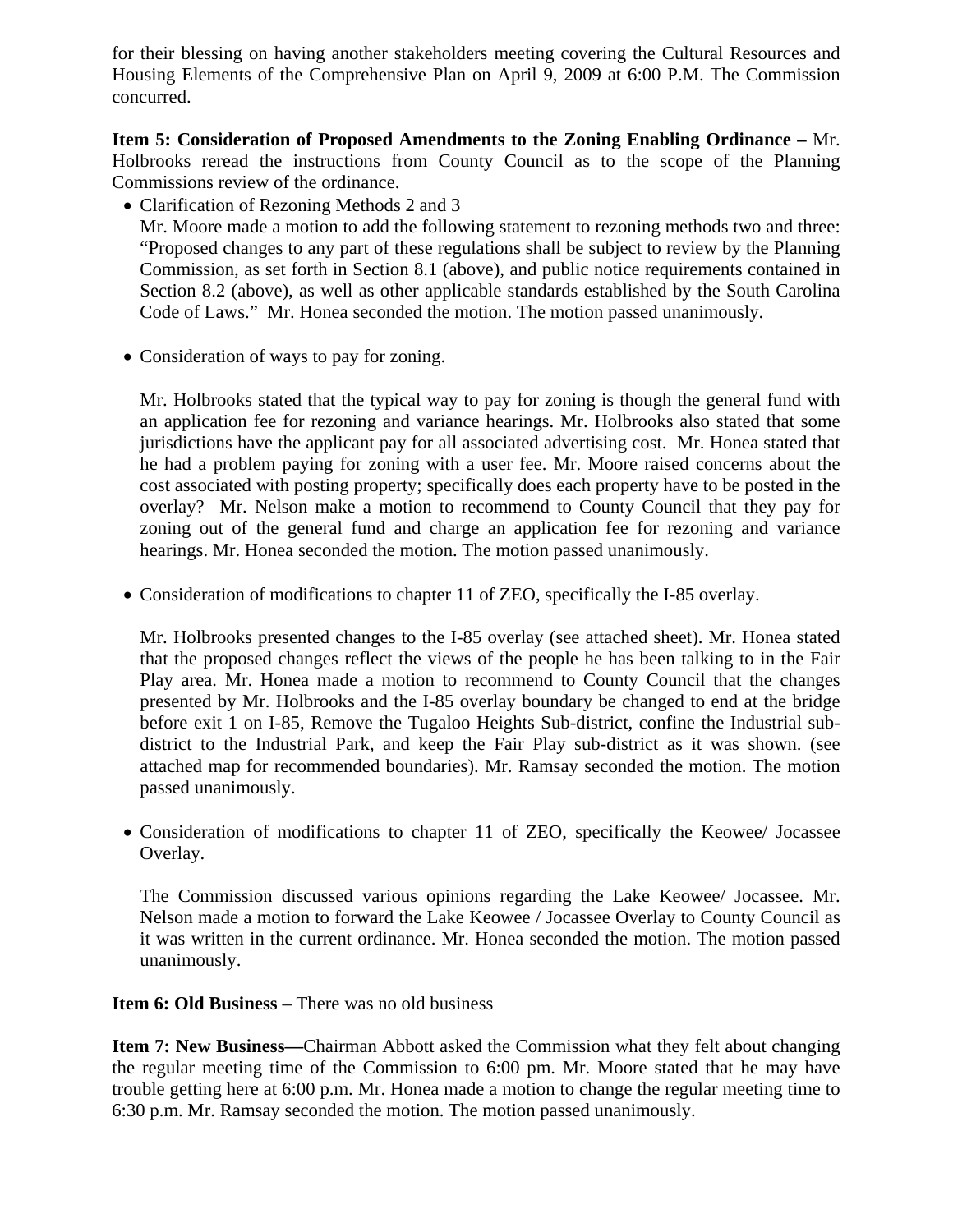**Item 8: Adjourn—**Mr. Nelson made a motion to adjourn the meeting. Mr. Honea seconded the motion. Chairman Abbott adjourned the meeting.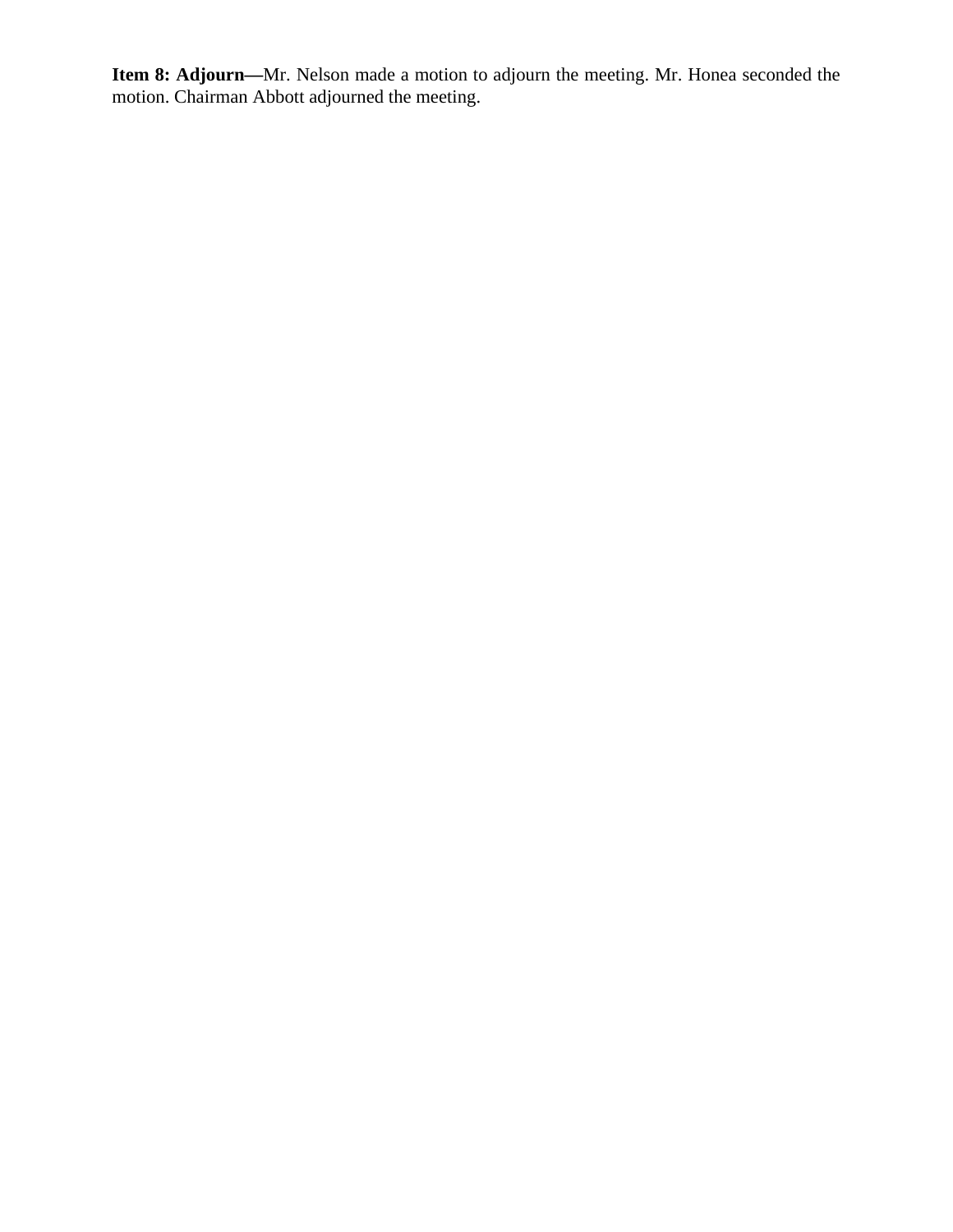# **Planning Commission Recommendations for the I-85 Overlay District March 9, 2009**

• **Clarify that pre-cast and pre-engineered exterior materials are allowed for buildings constructed in areas subject to standards in Appendix A-**

### *Proposal- Change A. in Section 1 (Building Standards) in Appendix A Existing:*

**A.** Exterior building materials visible from the traffic lanes shall not consist of unadorned concrete masonry units, corrugated metal, and / or sheet metal.

*Suggested:*

**A. Exterior building materials visible from the traffic lanes shall not consist of unadorned concrete masonry units (concrete blocks), corrugated metal, and / or sheet metal. Pre-cast concrete panels and pre-engineered metal wall units, and 'split-faced' and other rusticated masonry walls are permitted.** 

**\*\*\*\*\*\*\*\*\*\*\*\*\*\*\*\*\*\*\*\*\*\*\*** 

• **Relax requirement to screen mechanical units in Appendix A-**

*Proposal- Change H. in Section 1 (Building Standards) in Appendix A Existing:* 

#### **Section 1. Building Standards**

**A.** Roof mounted mechanical equipment shall be enclosed or screened to ensure such features are not visible. Enclosures and Screens shall be compatible with the architectural style of the building.

*Suggested:* 

**A. Roof mounted mechanical equipment shall be enclosed or screened to ensure such features are not visible to the extent possible. Enclosures and Screens shall be compatible with the architectural style of the building.** 

**\*\*\*\*\*\*\*\*\*\*\*\*\*\*\*\*\*\*\*\*\*\*\***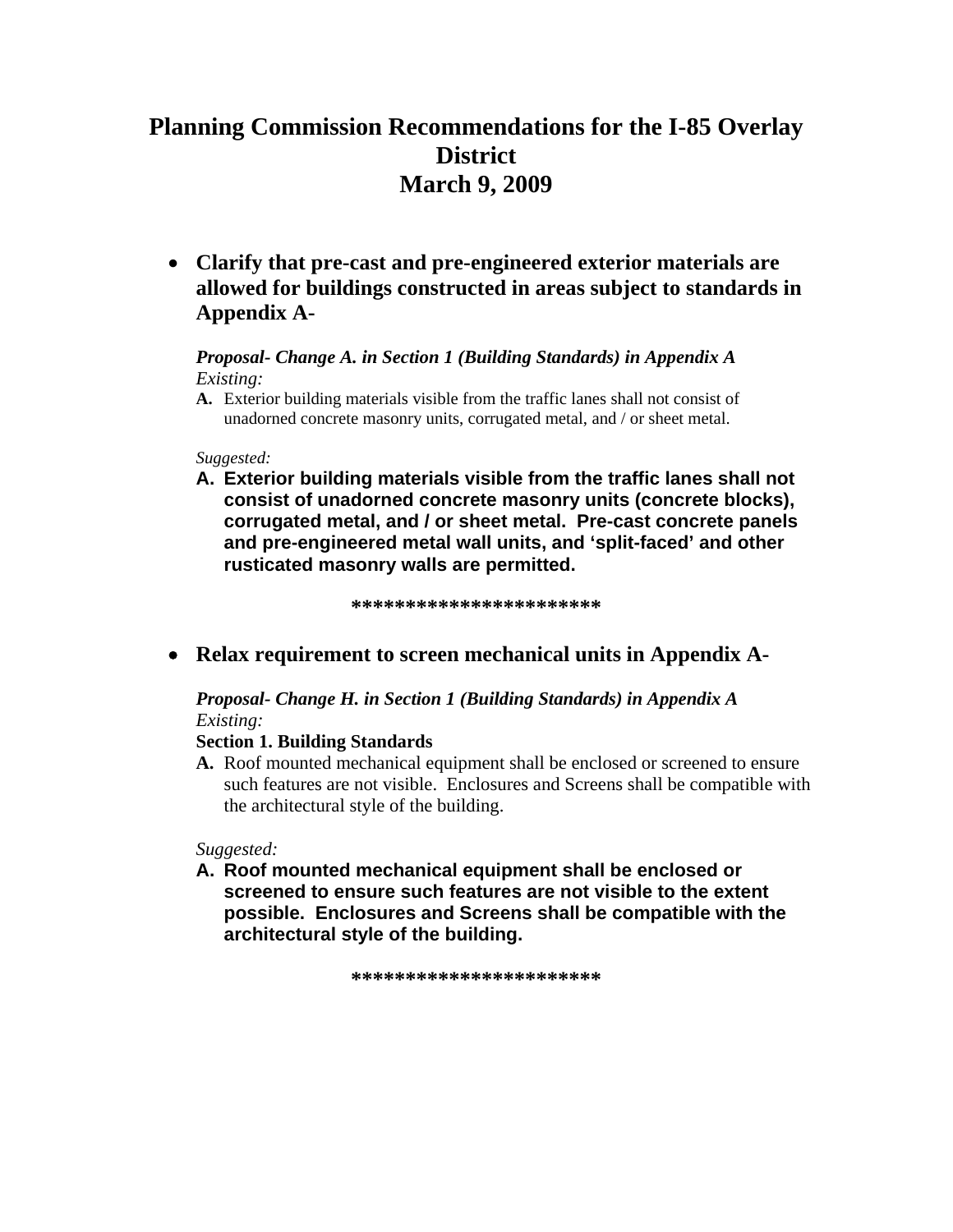• **Clarify that Appendix A only applies to projects within the Carolina Gateway Sub-district of the Employment Opportunity Overlay:** 

#### *Proposal- Change 3. in Section 9.5 (General Provisions)*

#### *Existing:*

**Section 9.5 Other Requirements-** In addition to Zoning District Regulations see the following Sections for other requirements:

- **(1)** See Article 5 for Conditional Uses
- **(2)** See Article 7 for Special Exceptions
- **(3)** See Appendix A for specifications on Landscaping, Buffering, Parking, Lighting, and Signage

#### *Suggested:*

**Section 9.5 Other Requirements- In addition to Zoning District Regulations see the following Sections for other requirements:** 

- **(4) See Article 5 for Conditional Uses**
- **(5) See Article 7 for Special Exceptions**
- **(6) See Appendix A for specifications on Landscaping, Buffering, Parking, Lighting, and Signage. Standards contained in Appendix A shall apply only to those zoning districts or overlay districts specified in Section 10 Zoning Districts, and Section 11 Overlay Districts, and may include part or the entire appendix, as appropriate- in no instance shall standards contained in Appendix A apply to any zoning district or overlay district unless so specified.**

**\*\*\*\*\*\*\*\*\*\*\*\*\*\*\*\*\*\*\*\*\*\*\***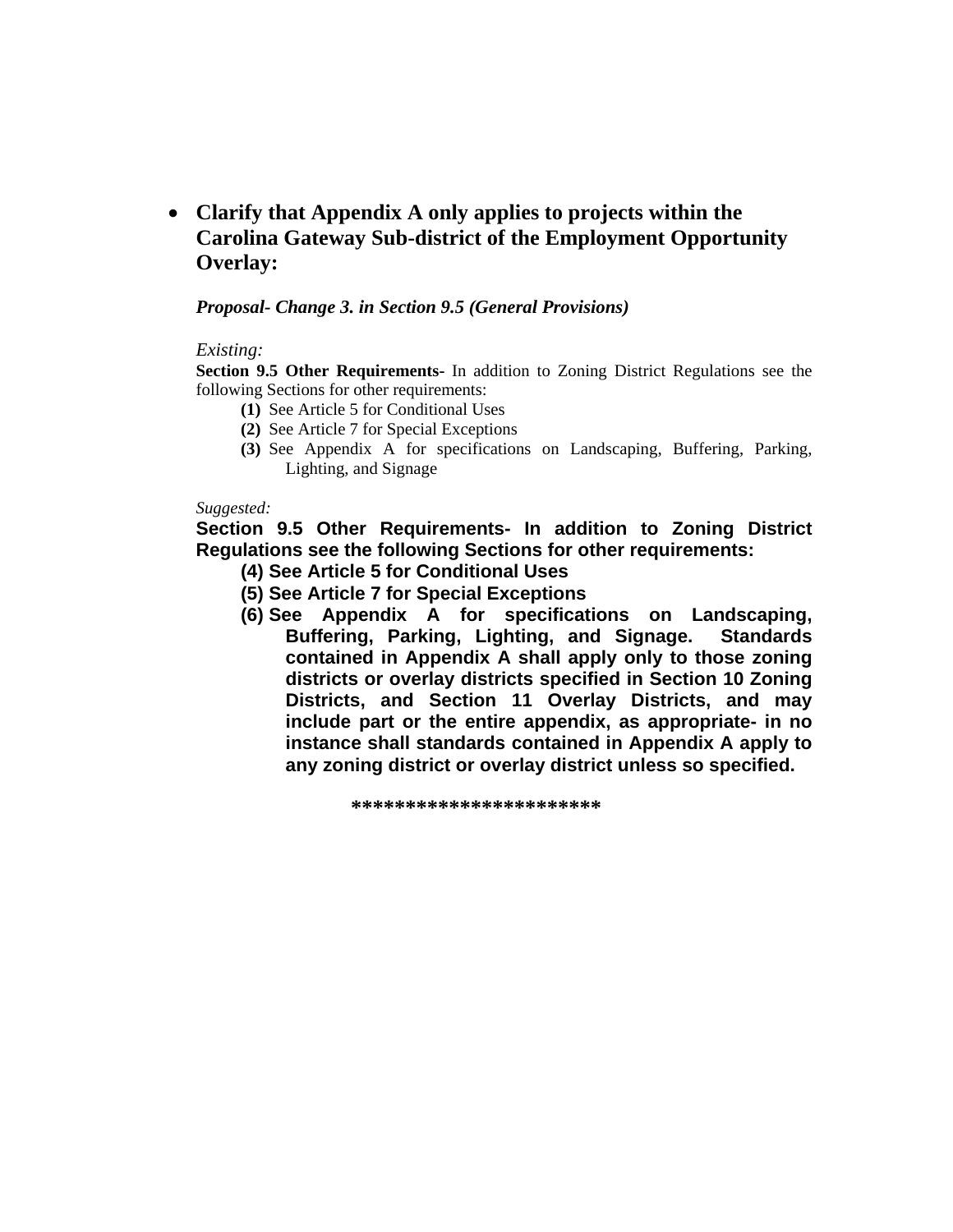• **Insure that the citizen-initiated Planning District Rezoning Method requires at least 51% of returned responses to proceed with process-**

*Proposal- Amend Section 8.5 Method 1 to require survey of property owners as part of Planning Commission's review* 

*Existing:* 

**7. Planning Commission Review of proposed Zoning Map-** When completed, the Committee shall present their draft map to the Planning Commission for review. The Planning Commission shall review the changes to ensure that they are compatible with the Comprehensive Plan and forward their findings to County Council.

**8. Report to County Council-** County Council shall consider the proposed zoning map amendments and may take second reading on the ordinance at this time.

**9. Comment Period-** A comment period of no less than thirty (30) days shall be held at this time, during which the Planning Department shall mail a survey to all district property owners soliciting their opinion of the proposed changes.

*Suggested:* 

**7. Planning Commission Review of proposed Zoning Map- When completed, the Committee shall present their draft map to the Planning Commission for review. The Planning Commission shall review the changes to ensure that they are compatible with the Comprehensive Plan. During this time, the Planning Department shall mail a survey to all district property owners soliciting their opinion of the proposed changes, with a deadline to respond of thirty (30) days. At the end of the survey period, the Commission shall forward a recommendation regarding the proposed changes to County Council. A positive recommendation of the Commission shall require both a finding of compliance with the Comprehensive Plan, and a minimum of 51% of the returned responses to the survey favoring the proposed changes.** 

**8. Consideration of Recommendation- County Council shall consider the proposed zoning map amendments and may take second reading on the ordinance at this time.** 

**9. Comment Period- A comment period of no less than thirty (30) days shall be held at this time.**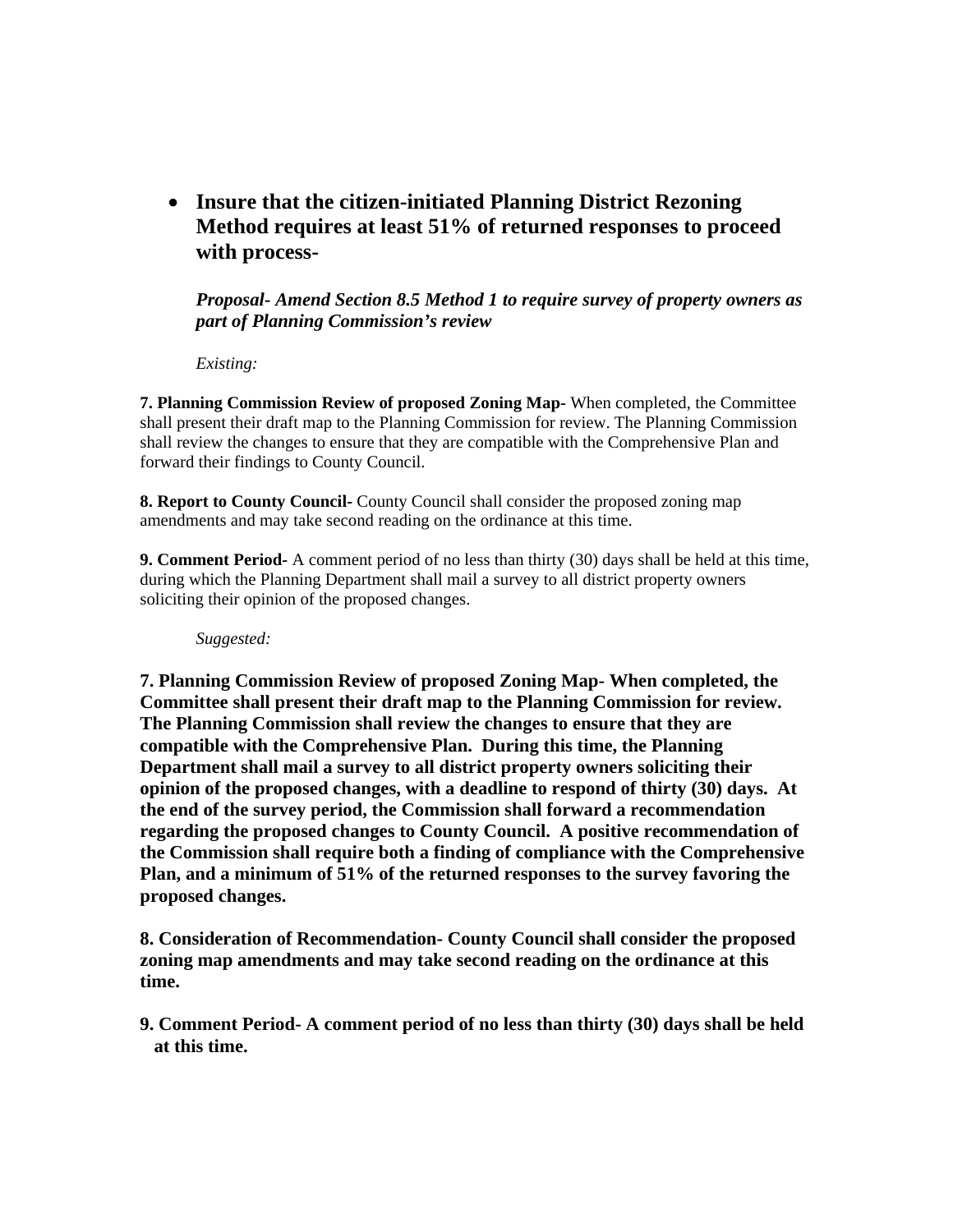**10. Council Action- Upon the completion of the comment period, County Council may hold a public hearing on the proposed amendments. Once the public hearing has been completed, County Council may take third and final reading of an ordinance to amend the Planning Districts portions of the Official Zoning Map** 

**\*\*\*\*\*\*\*\*\*\*\*\*\*\*\*\*\*\*\*\*\*\*\*** 

# • **Expand Method 2- Small Area Rezoning to allow for a 40 lot platted subdivision to initiate a rezoning process:**

*Proposal- Add the minimum lot standard to Section 8.5 Method 2-* 

*Existing:*  **Section 8.5 (2) Method 2- Small Area Rezoning** 

Any property owner, or group of property owners, may petition for initial rezoning, provided the parcels proposed for rezoning are contiguous and comprise no less than two hundred (200) acres in area, or shall constitute a platted subdivision with a total area of fifty (50) acres recorded in the office of the Oconee County Register of Deeds. For the purposes of this regulation, in addition to standard definitions, parcels separated by a perennial stream or body of water shall be considered contiguous. This method of rezoning shall be initiated by a signed petition containing the signatures of a minimum of 51% of the affected property owners.

#### *Suggested:*

#### **Section 8.5 (2) Method 2- Small Area Rezoning**

**Any property owner, or group of property owners, may petition for initial rezoning, provided the parcels proposed for rezoning are contiguous and comprise no less than two hundred (200) acres in area, or shall constitute a platted subdivision with a total area of fifty (50) acres, or a minimum of forty (40) lots recorded in the office of the Oconee County Register of Deeds. For the purposes of this regulation, in addition to standard definitions, parcels separated by a perennial stream or body of water shall be considered contiguous. This method of rezoning shall be initiated by a signed petition containing the signatures of a minimum of 51% of the affected property owners.** 

**\*\*\*\*\*\*\*\*\*\*\*\*\*\*\*\*\*\*\*\*\*\*\*** 

• **Limit citizen complaints related to potential zoning violations to citizens residing within the Planning District the potential violation lies in:**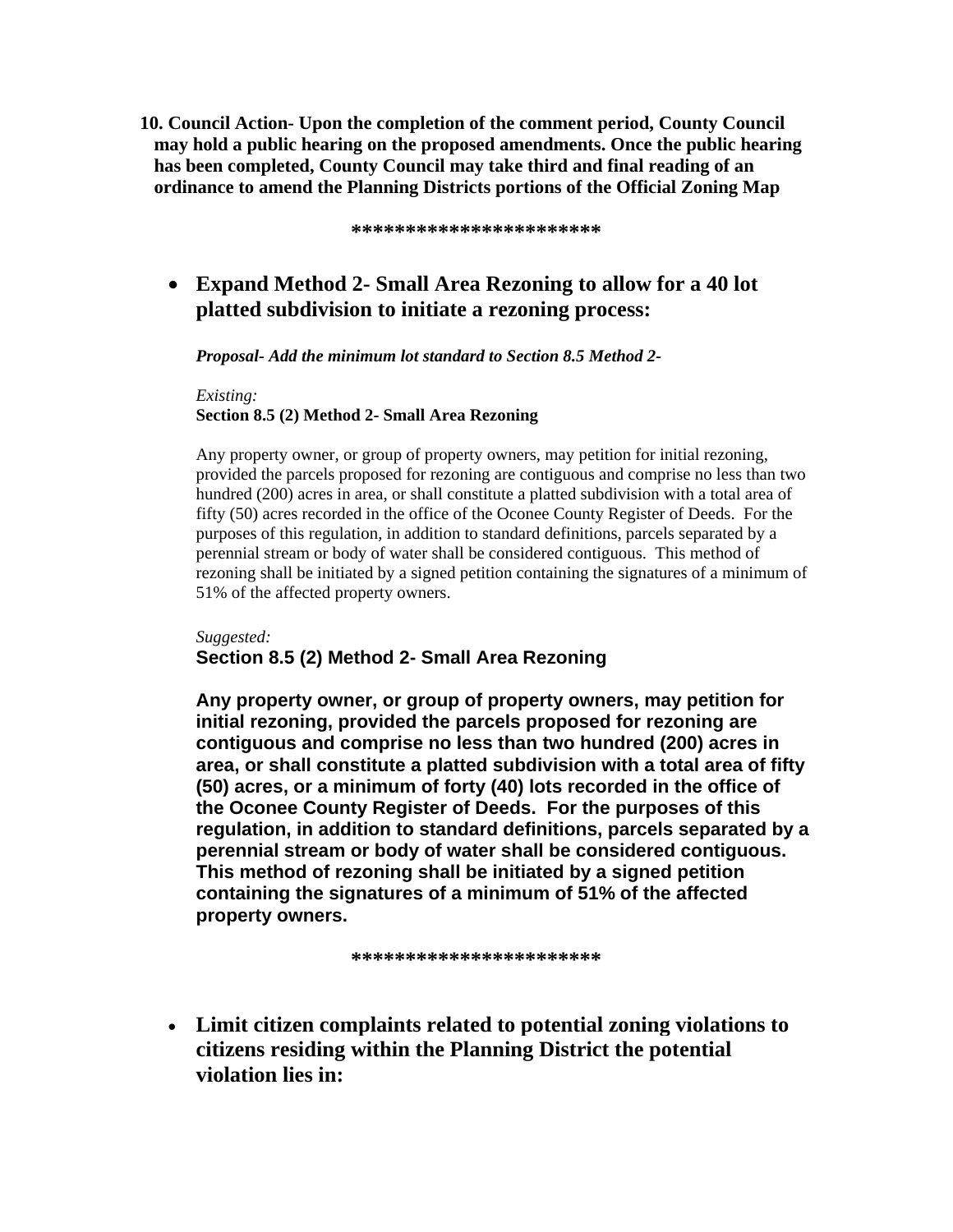#### *Proposed- Amend Section 2.7 Complaints*

#### *Existing:*

**Section 2.7 Complaints-** All complaints of violations shall be submitted in writing on a form provided by the Zoning Official. The complaint shall include a detailed description of the alleged violation, as well as the complainant's name, address and signature. All complaints shall be acted on within ten (10) days of submission. Anonymous reports of alleged violations will not be considered valid.

#### *Suggested:*

**Section 2.7 Complaints- All complaints of violations shall be submitted in writing on a form provided by the Zoning Official. The complaint shall include a detailed description of the alleged violation, as well as the complainant's name, address and signature. Complainants must reside within the same Planning District the potential violation lies. All complaints shall be acted on within ten (10) days of submission. Anonymous reports of alleged violations will not be considered valid.** 

**Note: County Attorney has not reviewed specific language, but advises that exclusions of certain groups of citizens may be an equal protection problem.** 

#### **\*\*\*\*\*\*\*\*\*\*\*\*\*\*\*\*\*\*\*\*\*\*\***

• **Create standards for the Fair Play Village Sub-District that match those in the Community Commercial District:**

*Proposed- Copy Dimensional Requirements established in Community Commercial District* 

#### *Suggested:*

**Add the following to the standards in the I-85 Overlay District contained in Section 11 of the ZEO:** 

**All new residential and non-residential buildings, accessory buildings, and other permanent structures proposed to be located within the boundaries of the Fair Play Village Sub-district shall be subject to the following standards:** 

- **a. Maximum Density: Two (2) Dwelling Units per Acre**
- **b. Minimum Lot Width on Road Frontage: One Hundred (100) Feet**
- **c. Minimum Yard Setbacks:**

**Front- Twenty Five (25)** 

| Feet  |               |
|-------|---------------|
| Side- | Five (5) Feet |
| Rear- | Ten (10) Feet |